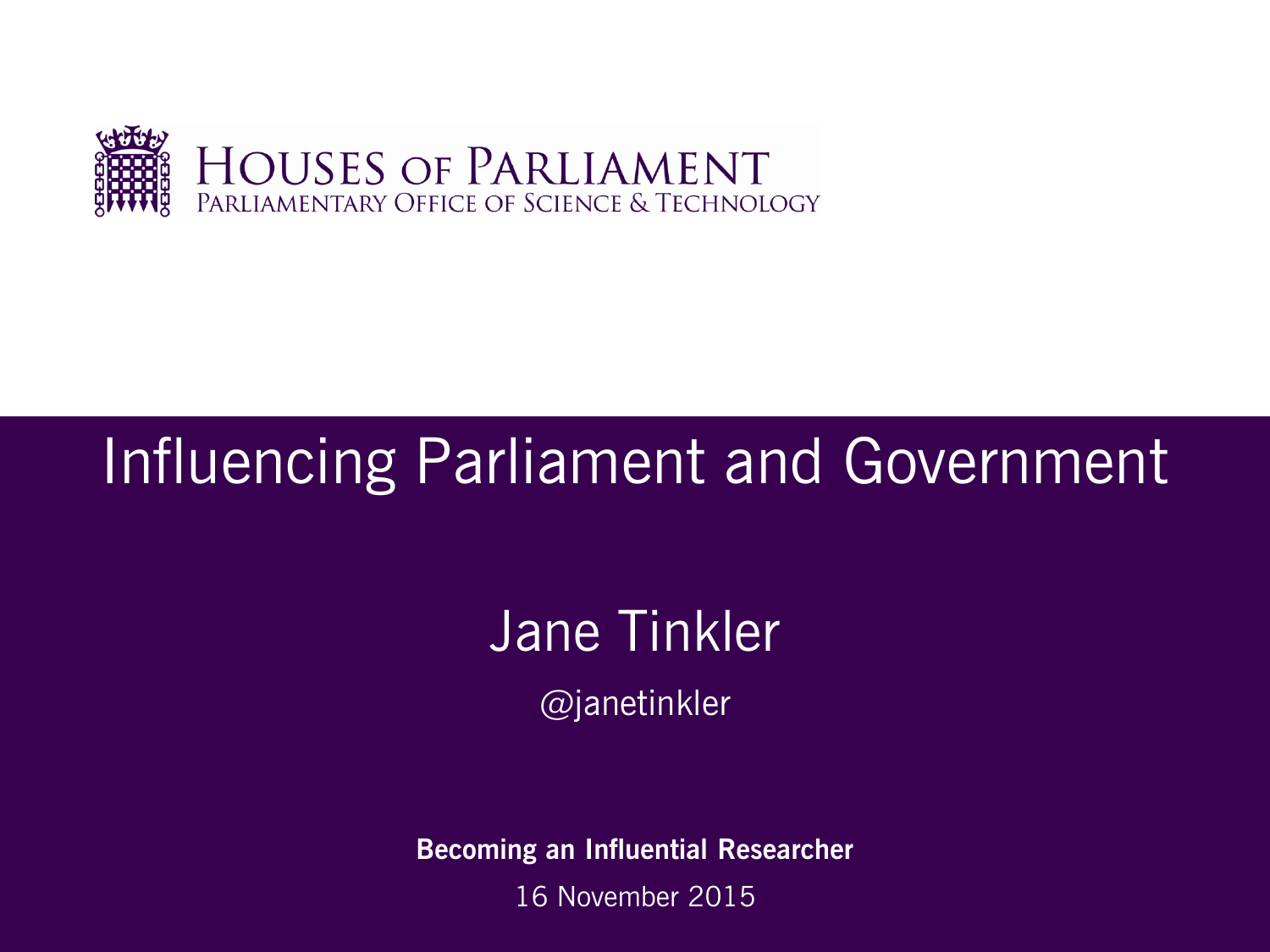Trying to have an influence on policy can feel like . . . .



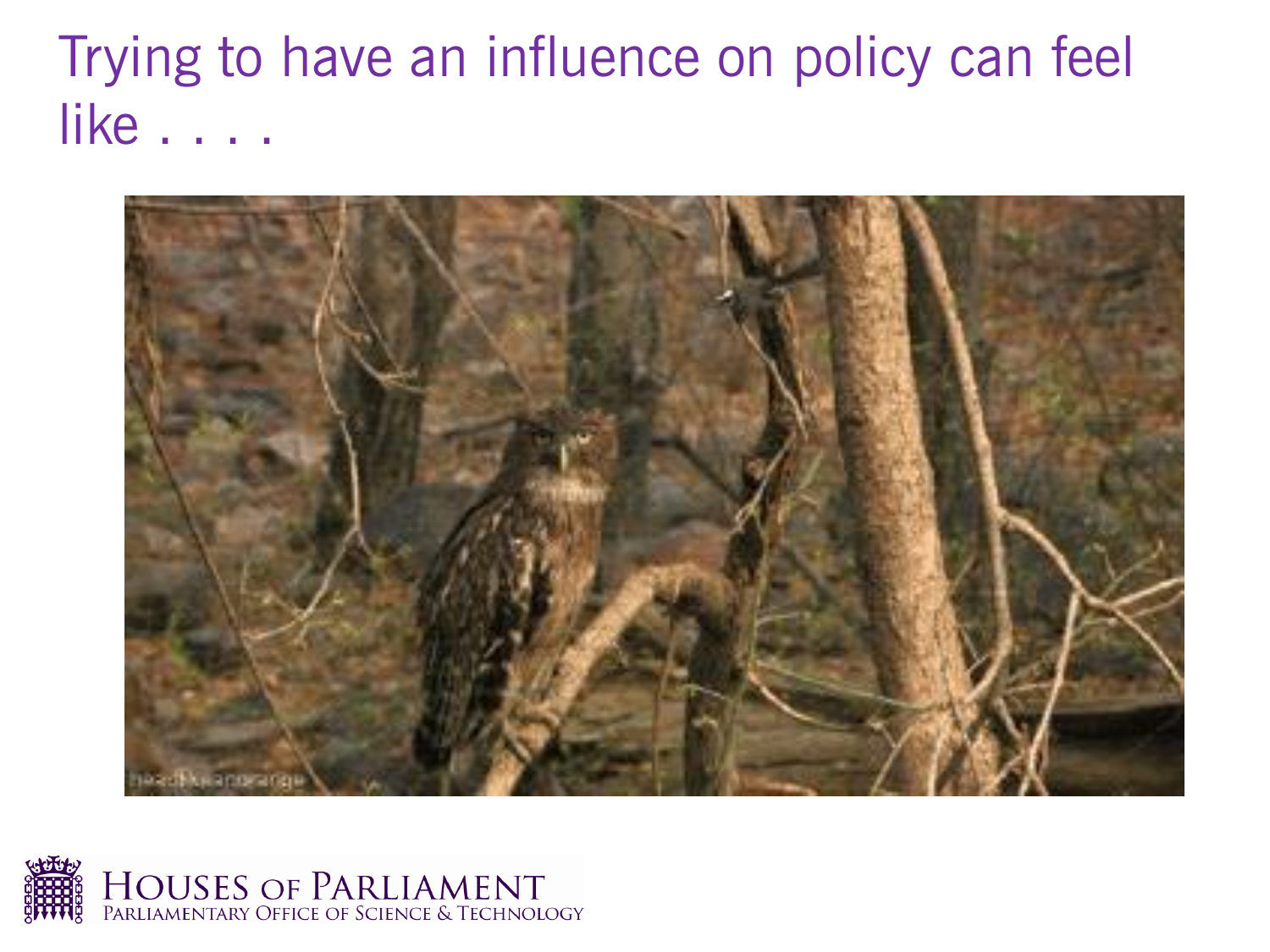### We speak different languages . . .

Policymakers and academics are **different breeds who speak different languages**. Whereas they [politicians] work toward collective goals, we can be isolated loners . . . **Whereas they focus on the short-term while juggling numerous projects, we can devote years to just one research grant**. Whereas they break evidence into small chunks to extract the key messages, we sometimes engage in lofty debates that have no tangible outcome (Goodwin, 2013).

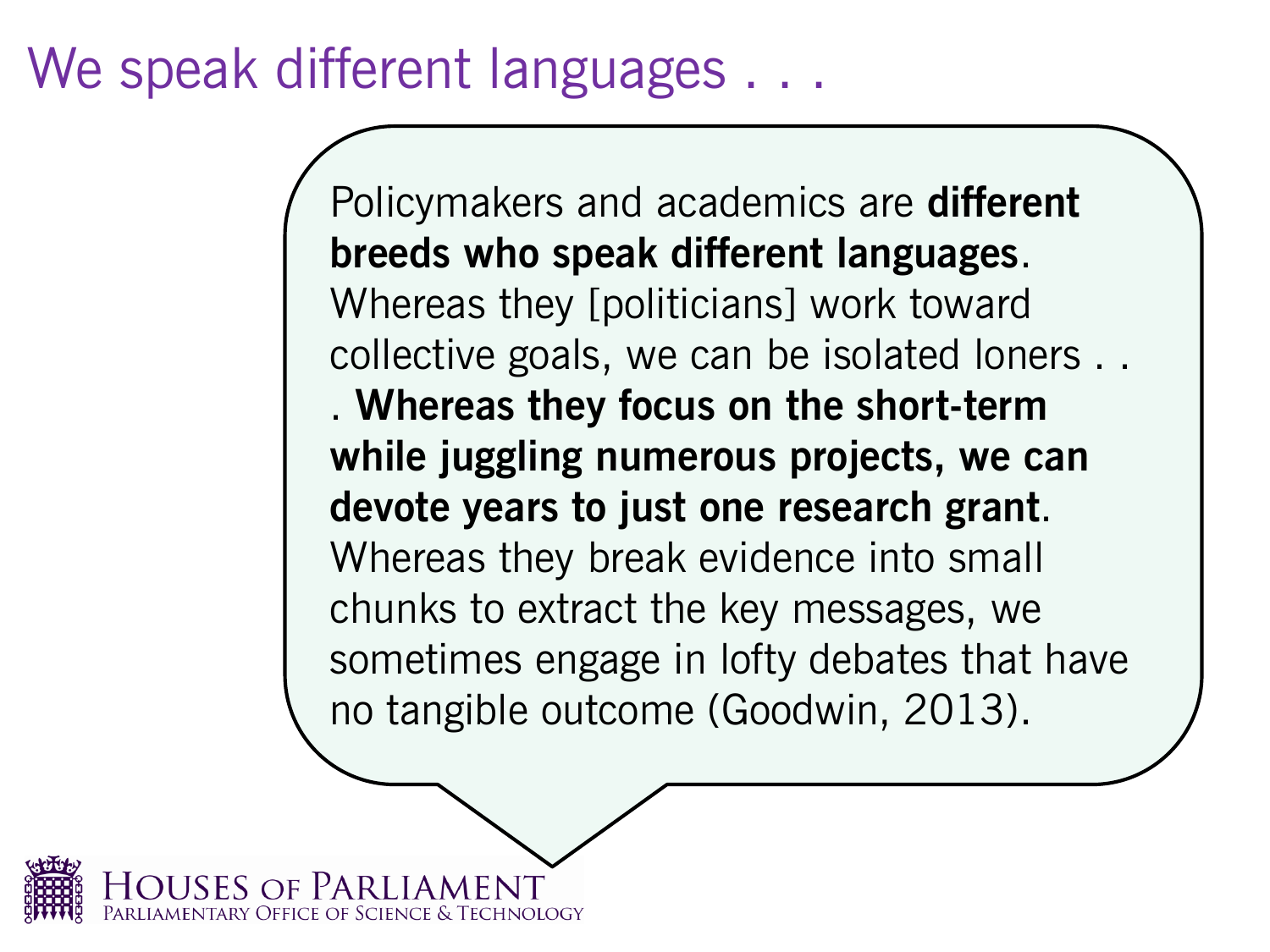### . . . and are working to different deadlines

The caricature of 'Here's my policy, now find some evidence' isn't fair. Because what you are actually saying is: '**We're going to have to make a decision about this, so let's find the evidence that will help us do that**' . . . the biggest difference is that the policy has to be decided in the here and now, and we have to do it on the basis of **whatever evidence there is available** (Senior government official)

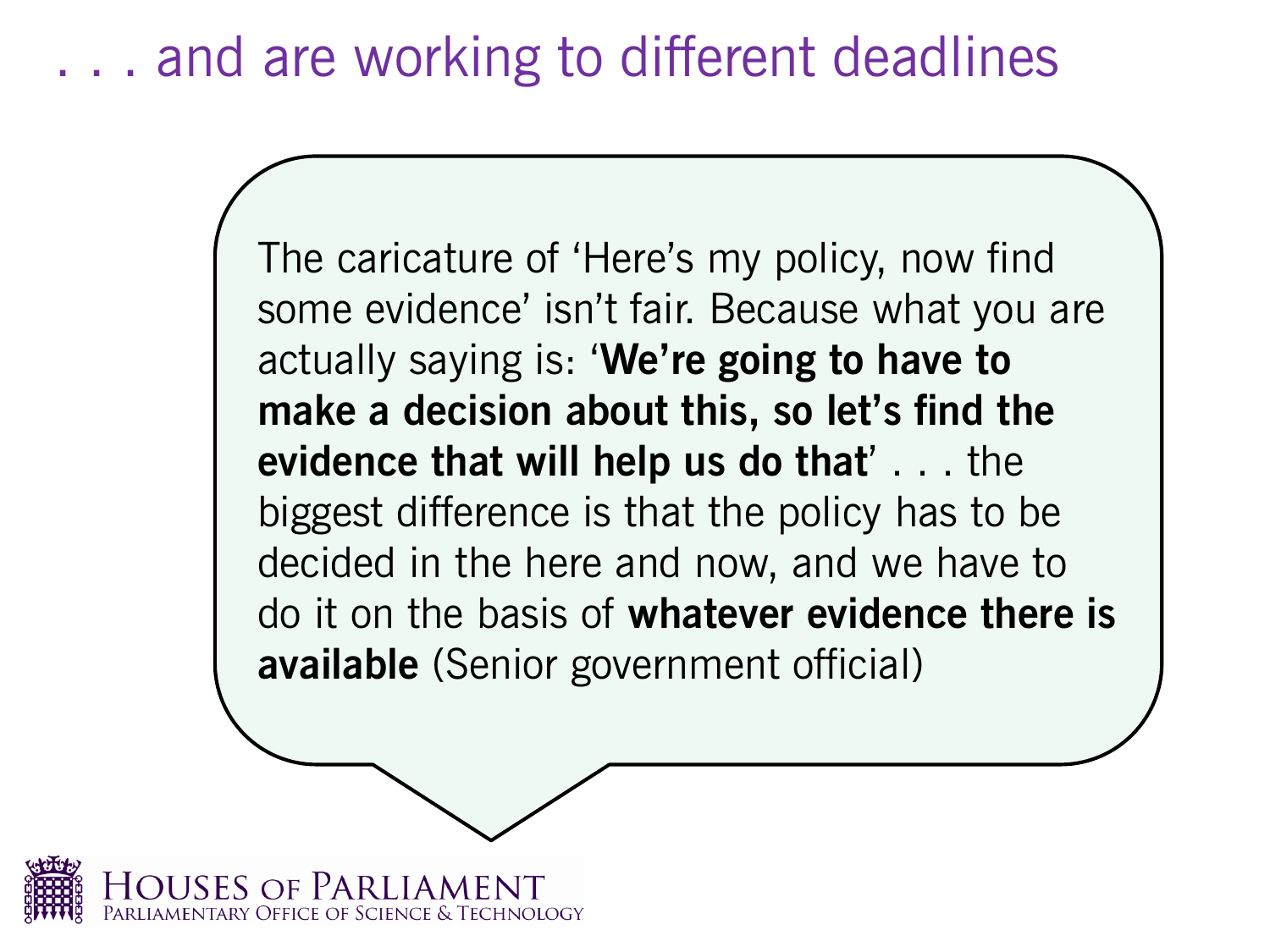### Reasons to be cheerful

**Greater demand in government** 

**Better supply from universities**

**Lower transaction costs**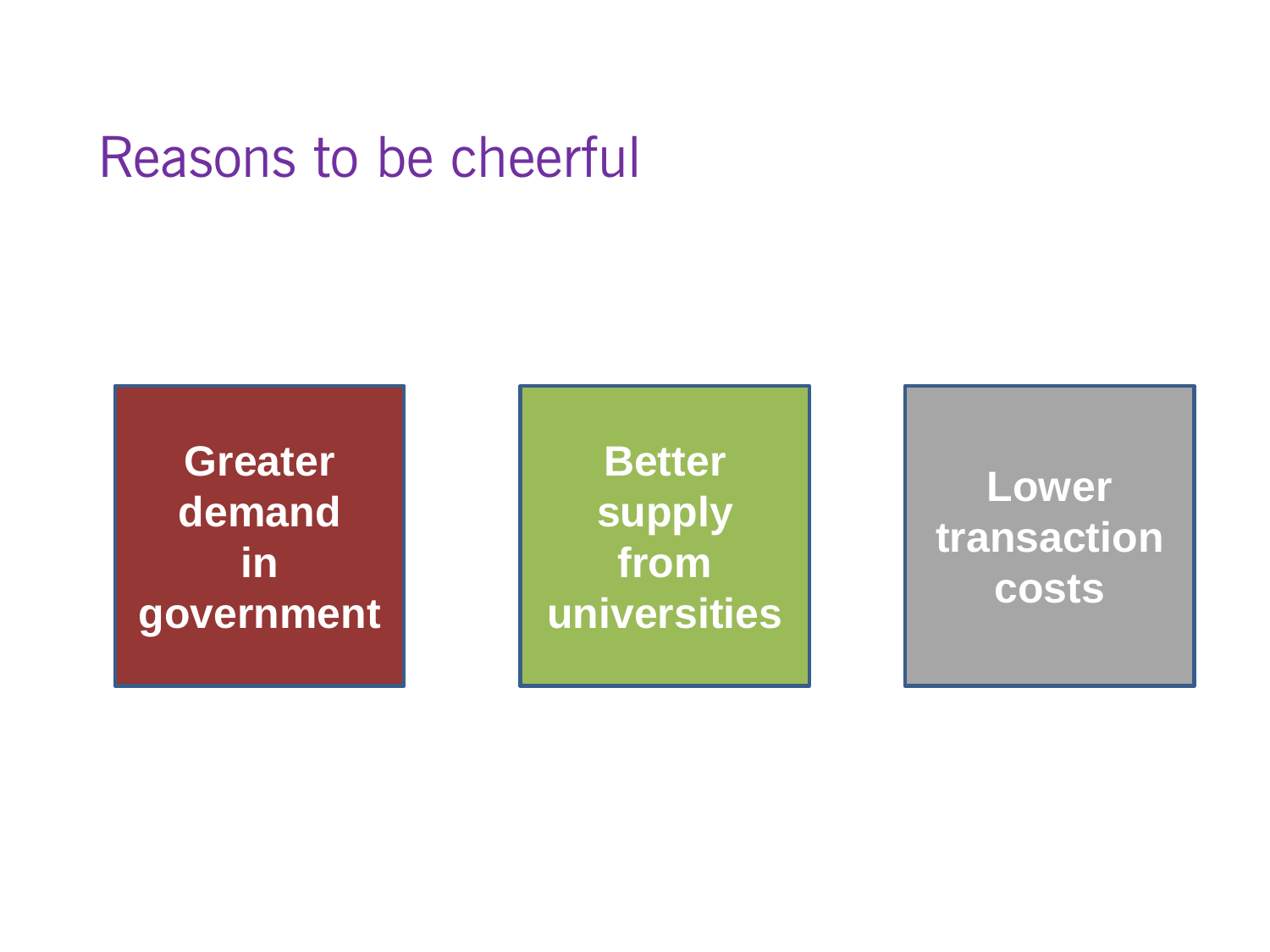### There are a number of ways universities interact with government

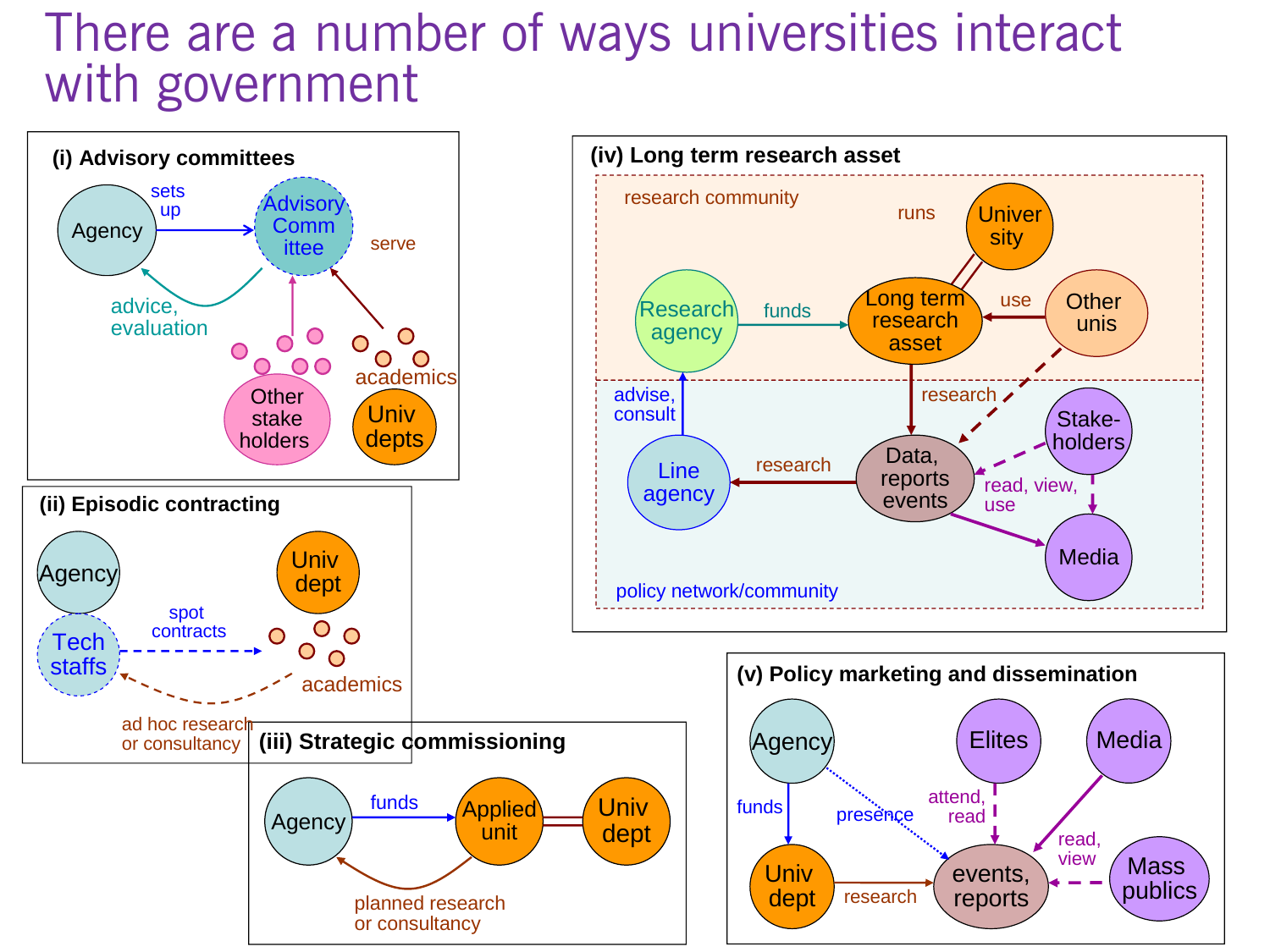## And also with Parliament

#### **Through the Parliamentary Office of Science and Technology**

- · This office provides independent, balanced analyses of topics in science and technology for both MPs and Peers
- . The office publishes short briefings on relevant topics and also hosts events
- . Input comes from a wide variety or sources including both academics and their research

#### **Through Commons and Lords Select Committee Inquiries**

- . Committees set an agenda for inquiries they want to carry out
- . They also ask for ideas for inquiries on Twitter or their webpages
- . They get written and oral evidence from various sources including academics
- The outcome of an inquiry is a report, which Government is obliged to respond to

#### **Through Commons Library Responses** to MPs Questions

- The House of Commons library provides a confidential service for MPs and their staff wherein they can submit requests to the library for answers to questions they have
- Academic research, as well as other sources of information, may contribute to the response

#### **Through Commons Research Briefings** and Lords Library Notes

- The House of Commons and House of Lords ٠ each have a library
- The Commons library has a number of subject specialists who research and write briefings on relevant topics
- The Lords library also produces briefings
- . Some of the input comes from academics
- and their research

### **EIGHT WAYS RESEARCH GETS INTO PARLIAMENT\***

\* /eight ways you could get your research into Parliament

 $\begin{array}{c} \mathbb{R}^n \times \mathbb{R}^n \end{array}$ 

#### **Through Commons Debate Packs**

- When a debate is planned for a particular topic, for example 'shale gas', library specialists quickly compile briefing packs for MPs ahead of the debate
- Packs may include news items, press releases and parliamentary material
- They may also include information from research centres

@SarahFoxen /5<sup>th</sup> October 2015

#### **Through All-Party Parliamentary Groups (APPGs)**

- APPGs are composed of MPs and Peers who have an interest in a particular area, e.g. 'the aluminium industry', 'arts, health and wellbeing' and 'biodiversity' (they are a bit like university societies)
- They hold meetings on different topics with invited speakers who are sometimes academic researchers

#### **Through Political Researchers**

a

- Some MPs employ researchers to work in their offices, carry out research and gather information for them
- An MP's position in Government, for example 'shadow secretary of state for health', will impact on the sorts of information the researcher is tasked with gathering

#### **Through Direct Correspondence and Engagement with MPs and Peers**

- ٠ MPs and Peers have specific areas of interest be on account of: the nature of their constituency; their political affiliation; or their general interests
- ٠ One of the ways they find out more about these areas of interest is through engaging with academics in relevant disciplines

Source: @sarahfoxen

Houses of Parliament PARLIAMENTARY OFFICE OF SCIENCE & TECHNOLOGY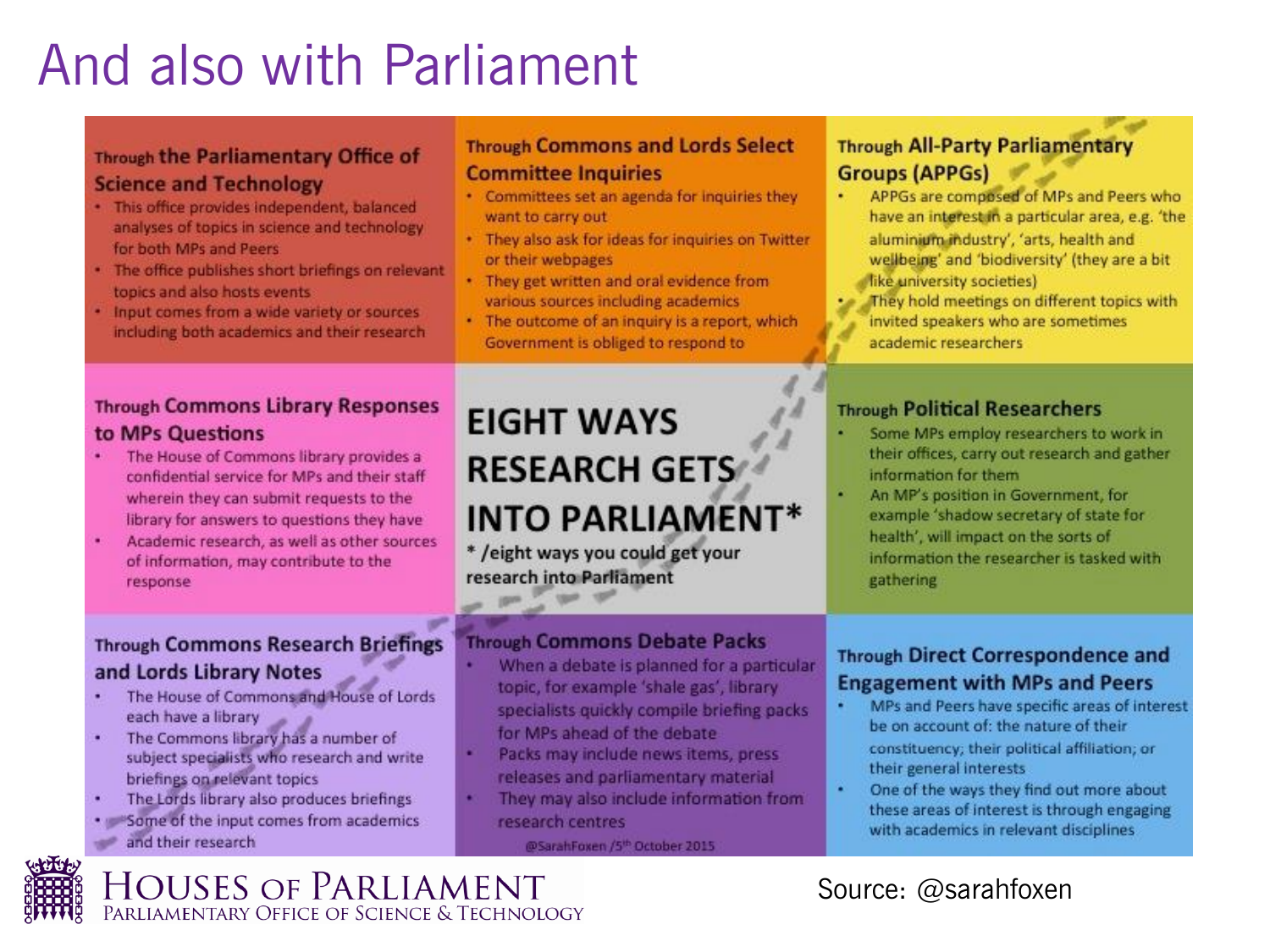### Can academics both publish and have influence?

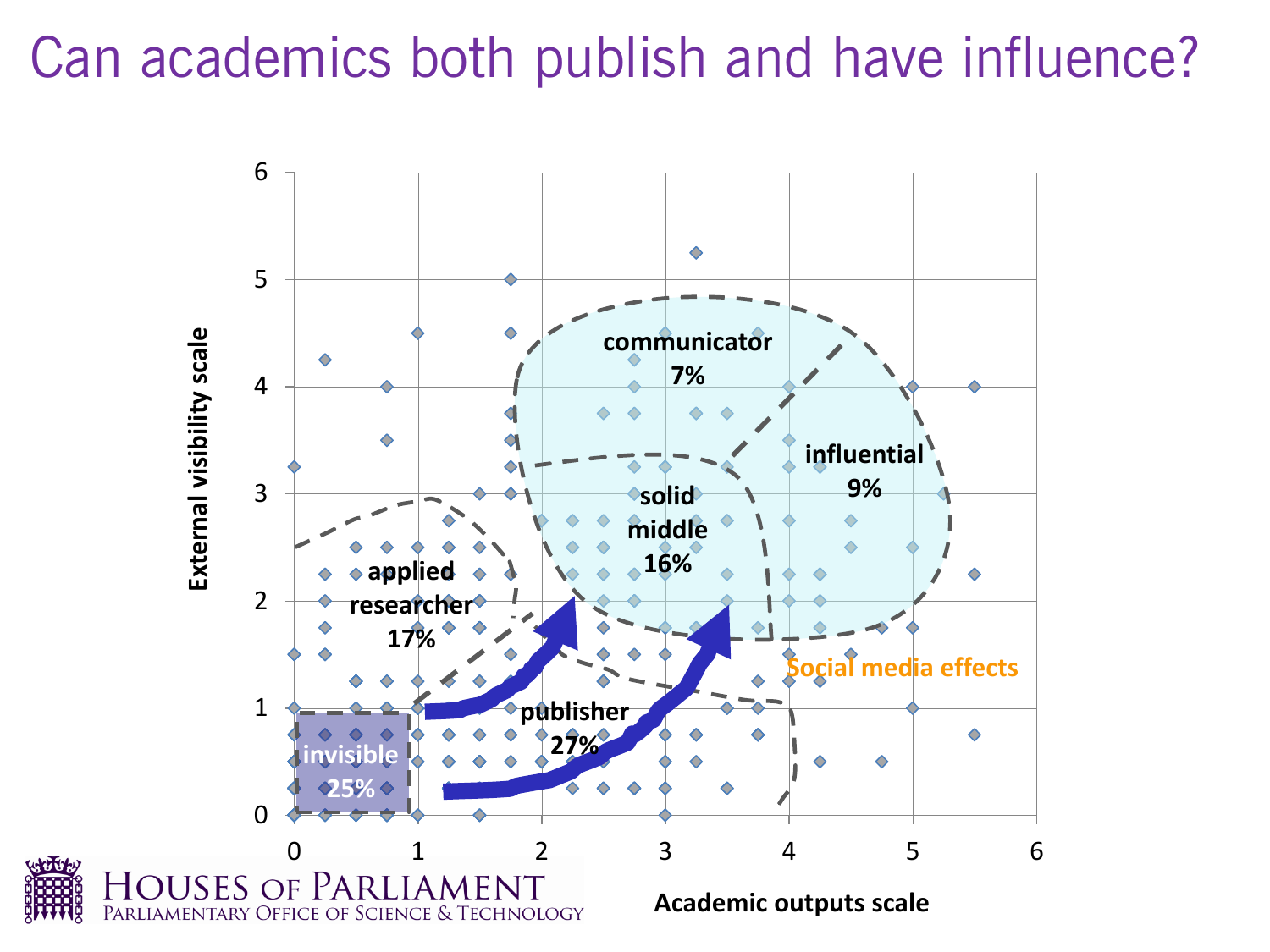### And results from the UK Research Excellence Framework in 2014 agree



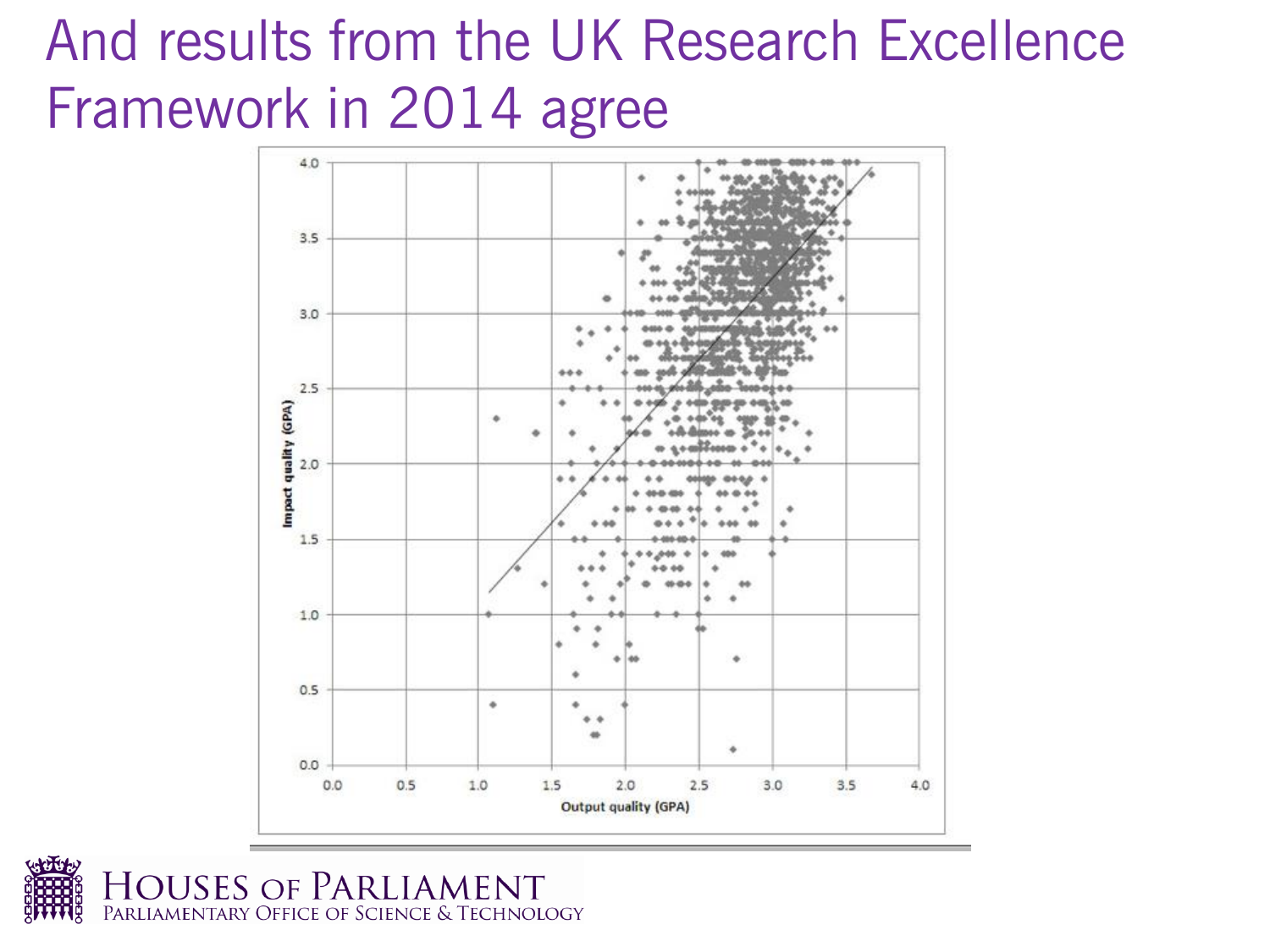### Five steps to creating influence

- Step 1: Think about what you research, how it might be relevant to policymakers, and therefore what types of outputs you produce.
- Step 2: Think about how you interact with intermediary organisations and research users.

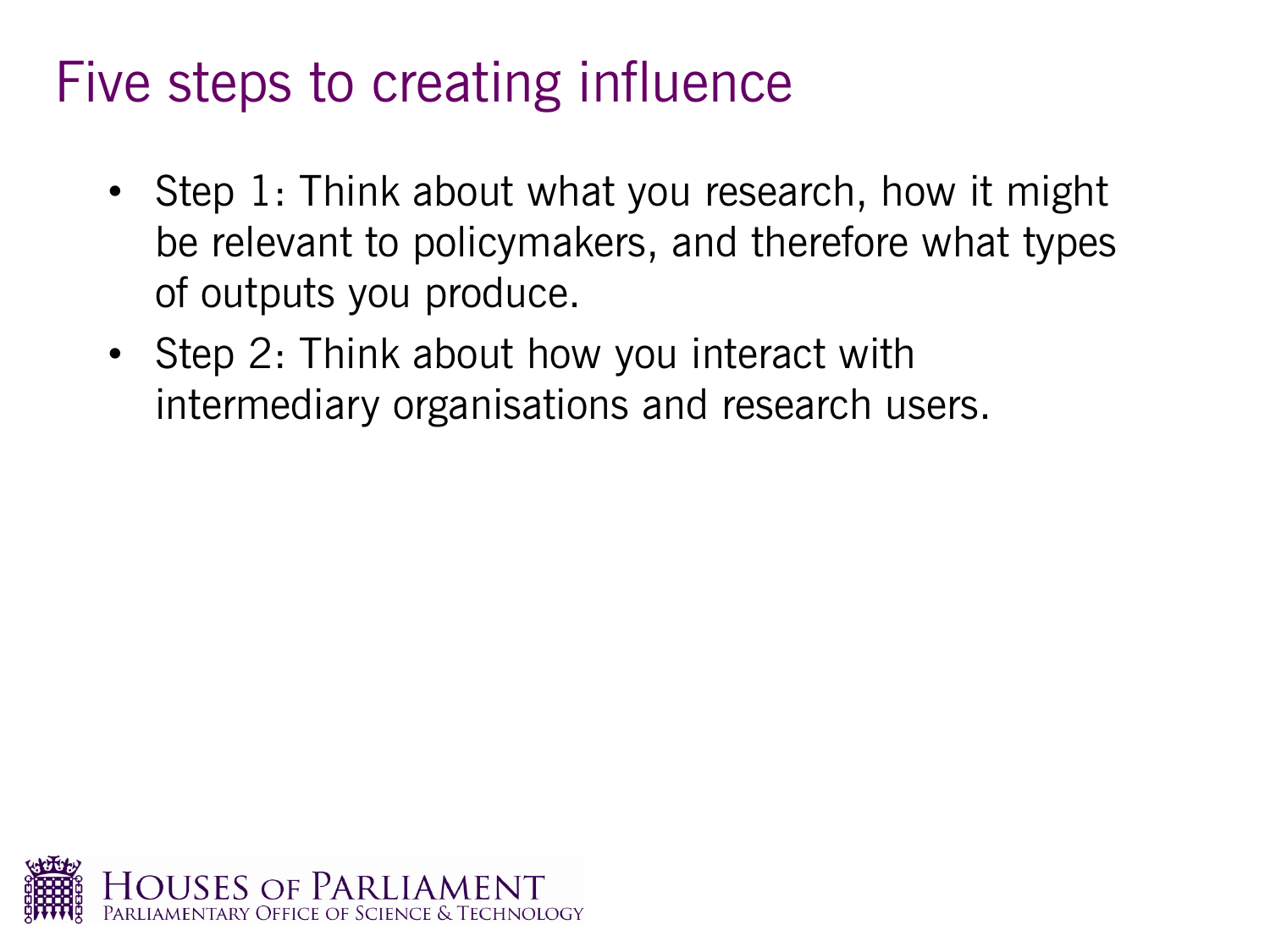#### **SOCIAL SCIENCES**

**STEM SURIECTS** SCIENCE, TECHNOLOGY, ENGINEERING, MATHS

A key problem for the arts and humanities and the social sciences is the relative lack of 'mediating middle' that builds longterm links and identifies impacts



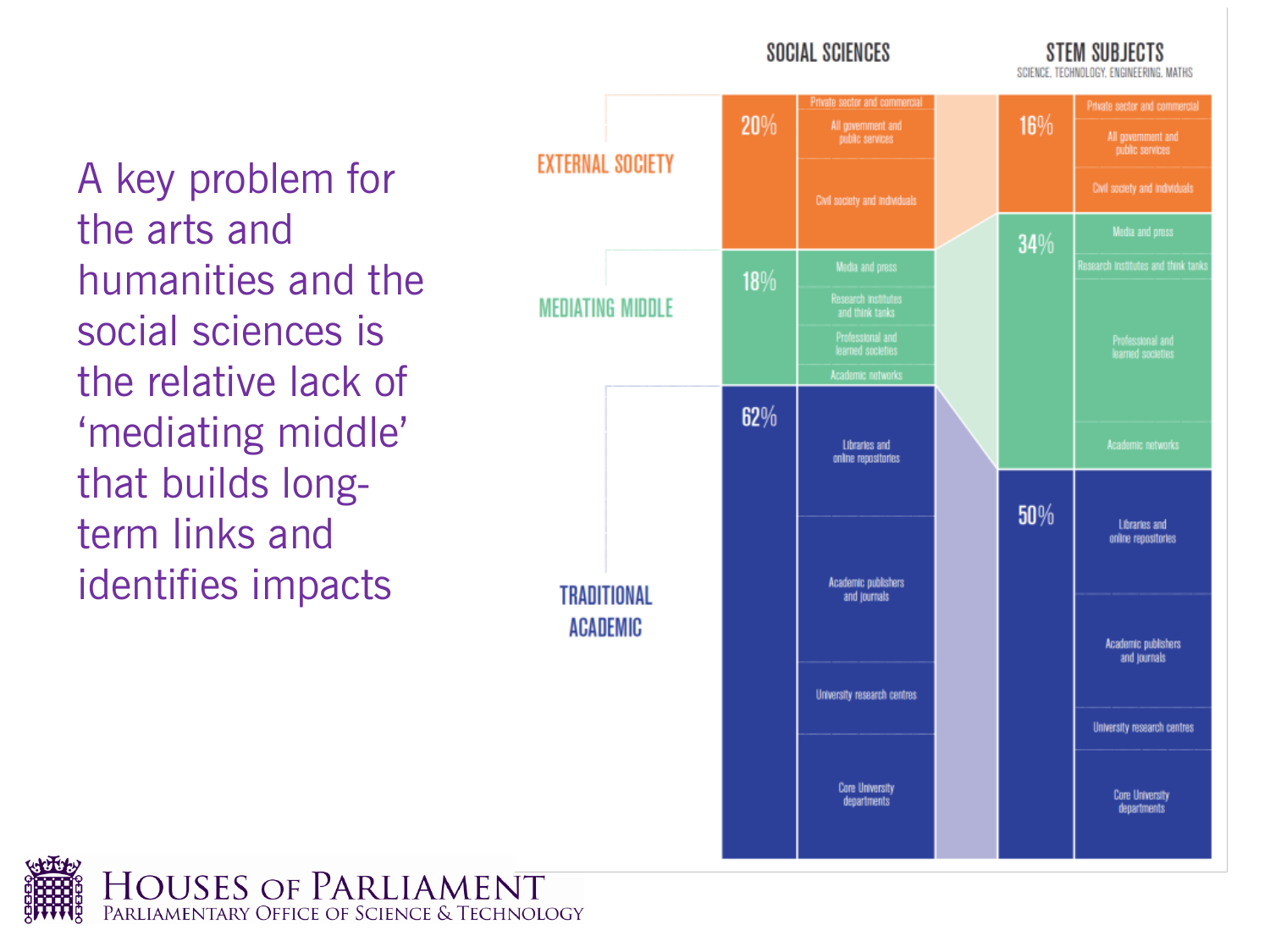## Crunch points in the influence process vary for different sectors

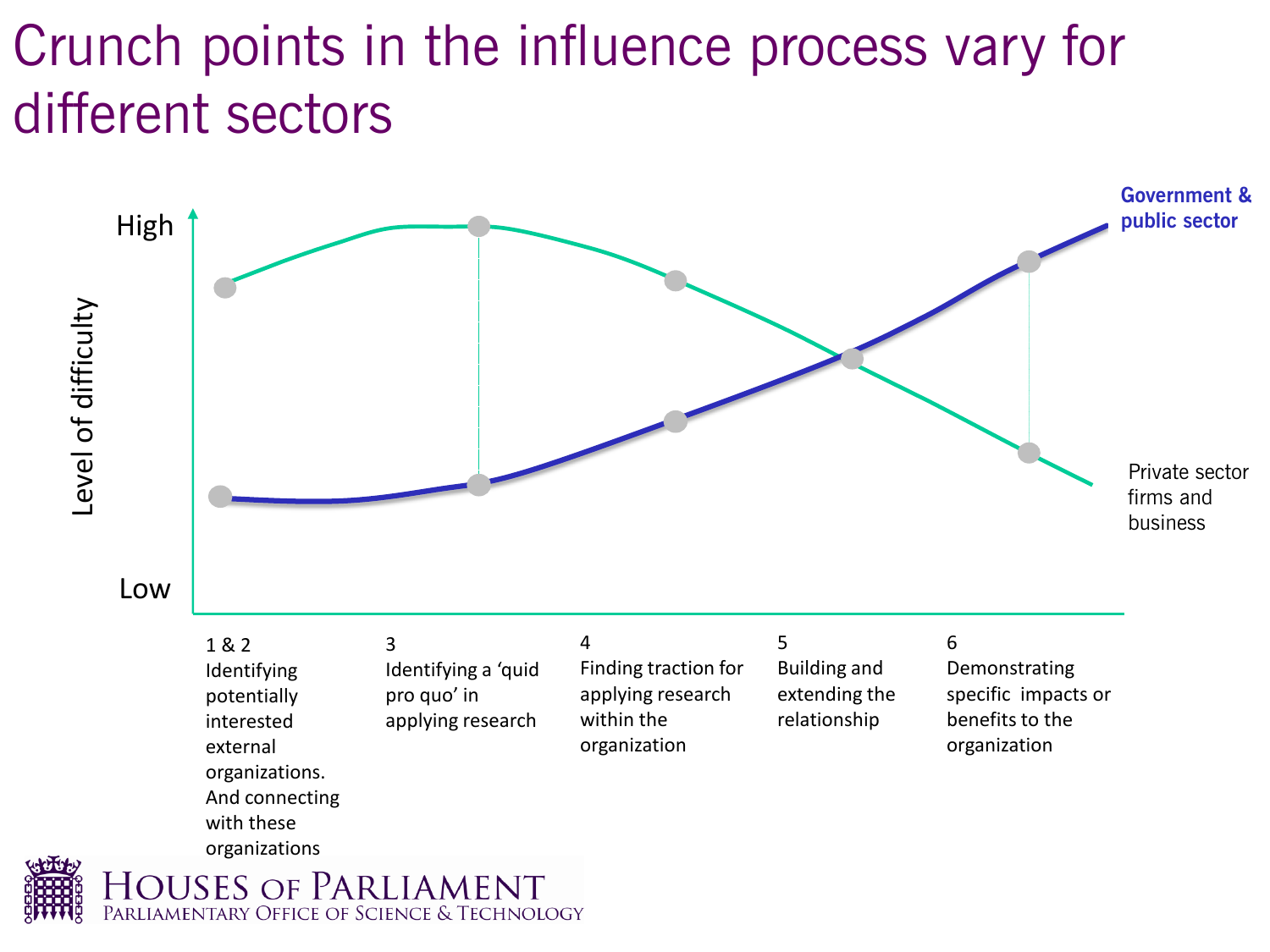### Five steps to creating influence

- Step 1: Think about what you research, how it might be relevant to policymakers, and therefore what types of outputs you produce.
- Step 2: Think about how you interact with intermediary organisations and research users.
- Step 3: Make your research more visible.

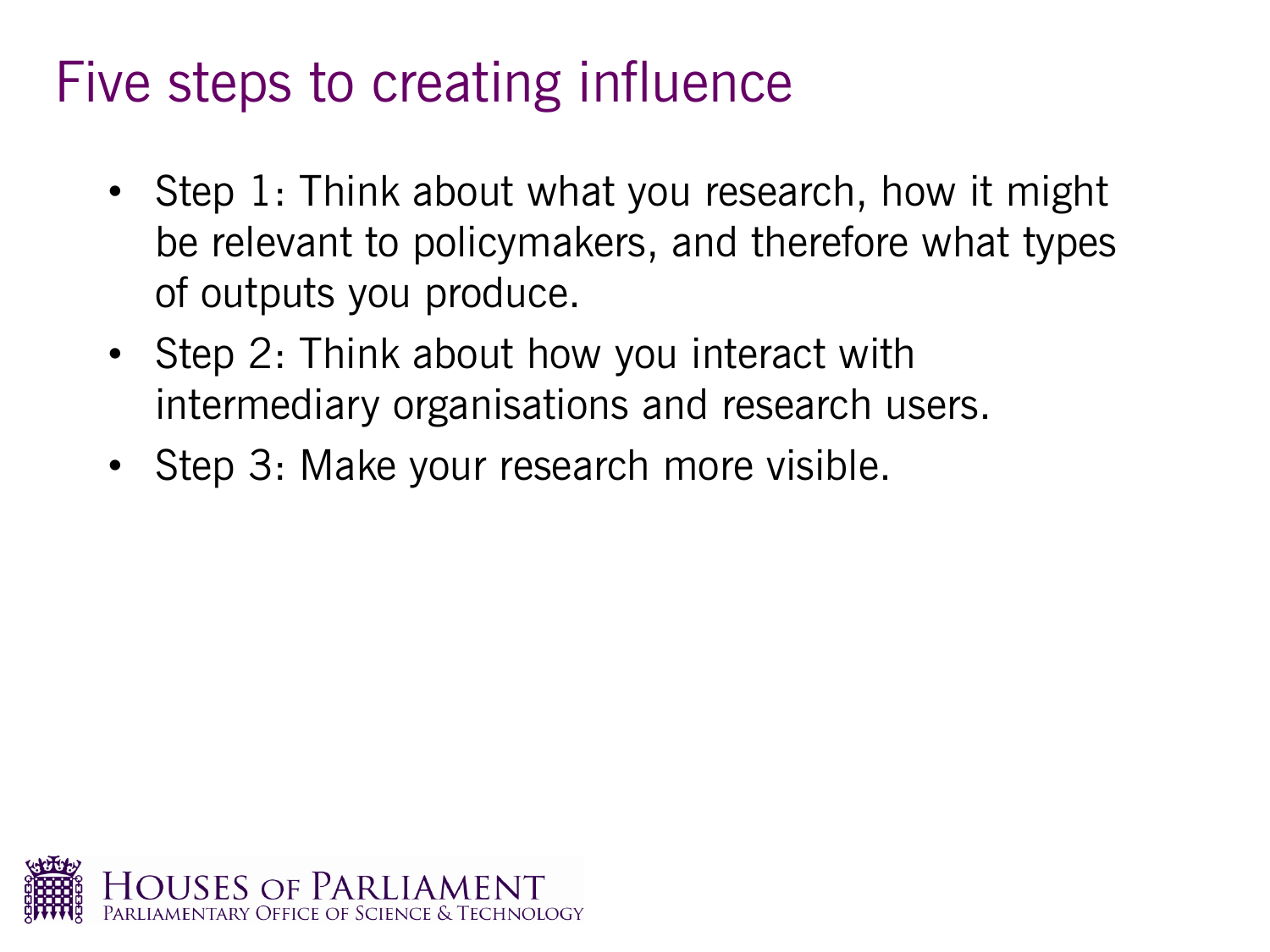### The increase in open access publishing in the UK٠



PARLIAMENTARY OFFICE OF SCIENCE & TECHNOLOGY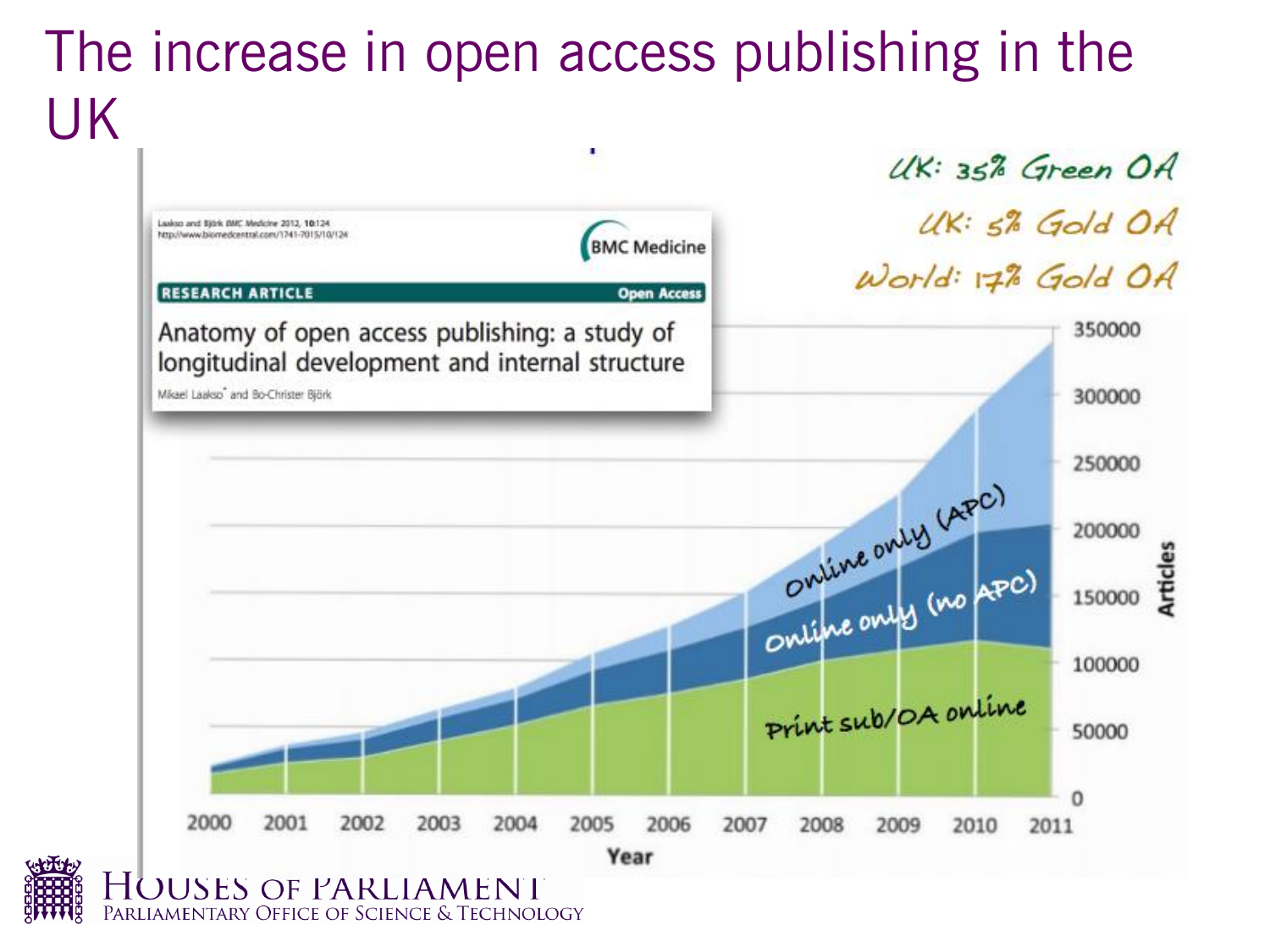## Five steps to creating influence

- Step 1: Think about what you research, how it might be relevant to policymakers, and therefore what types of outputs you produce.
- Step 2: Think about how you interact with intermediary organisations and research users.
- Step 3: Make your research more visible.
- Step 4: Build communication and dissemination plans into research projects early on.
- Step 5: Make full use of your university's resources (like online depositories, Expert directories, knowledge transfer schemes). And networking opportunities like conferences, fellowships and submit evidence.